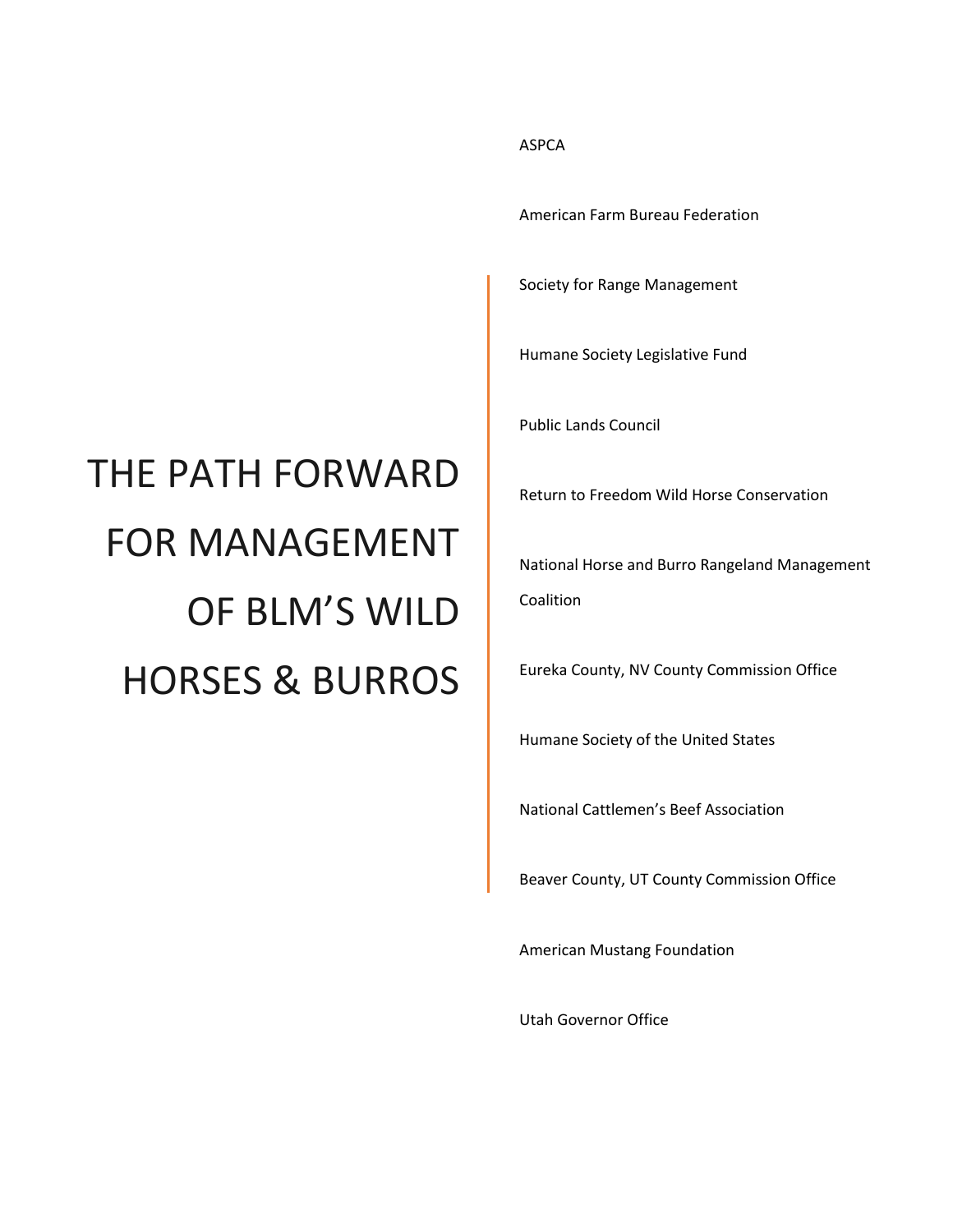The primary objective of this proposal is to develop an economically and environmentally viable, humane, non-lethal, and feasible long-term management plan for wild horses and burros in the American West. The current program is unsustainable and needs redirection.

We<sup>1</sup> propose the following solutions for the short and long-term health of our wild horses and burros along with our Western rangeland: (1) Relocate removed wild horses and burros to more cost-effective pasture facilities, (2) Contract with private parties to secure lower-cost leasing of land for long-term humane care of removed horses and burros, (3) Apply proven, safe and humane population growth suppression strategies to every herd that can be reached utilizing trained volunteers, Agency staff, and animal health professionals, as individual HMAs dictate to prevent repeated gathers and (4) Promote adoptions in order to reduce captive populations and costs.

If the BLM can work with private partners to achieve each of these goals, the agency will be back on a financially sustainable and more humane management track. All signatories support this plan and are committed to its implementation. If the BLM and Congress provide adequate direction, funding, and execution, this plan should result in measurable wild horse and burro population decline making progress towards the BLM's Appropriate Management Level (AML). Signatories agree to yearly meetings to review progress towards objectives. The BLM should also produce a report to Congress at years 3, 5, and 7 to ensure progress is being made towards thriving ecological balance on the range.

## **EXECUTIVE SUMMARY**

 $\overline{\phantom{a}}$ 

Wild horses and burros are "living symbols of the historic and pioneer spirit of the west," and an integral part of American cultural heritage as stated in the Wild Free-Roaming Horses and Burros Act (WFRHBA). Management of these federally protected herds is no easy task, but one that many Americans support and that the Bureau of Land Management (BLM) has stated it is required by law to perform. The BLM's attempts to curb population growth, mainly through roundups and removals, have not sufficiently slowed the growth of wild horse and burro populations on the range. Concerns about the cost of the Wild Horse and Burro Program and impacts to rangeland health have prompted some to recommend the use of lethal population control methods. We collectively propose the following solution as a viable way to manage wild horses and burros through nonlethal methods.

All wildlife species on the Western ranges are managed by state wildlife agencies, and all livestock on Western ranges are managed by livestock owners. Wild horses and burros are unique in the ecosystem because they are not managed by either, through hunting or allotment management plans. Through managing the timing, intensity, and length of use for other species, managers keep the ranges healthy and sustainable. Like all other species, wild horses and burros need to be properly managed so that all species can thrive on healthy rangelands.

<sup>&</sup>lt;sup>1</sup> The we referenced throughout document refers to collective signatories below.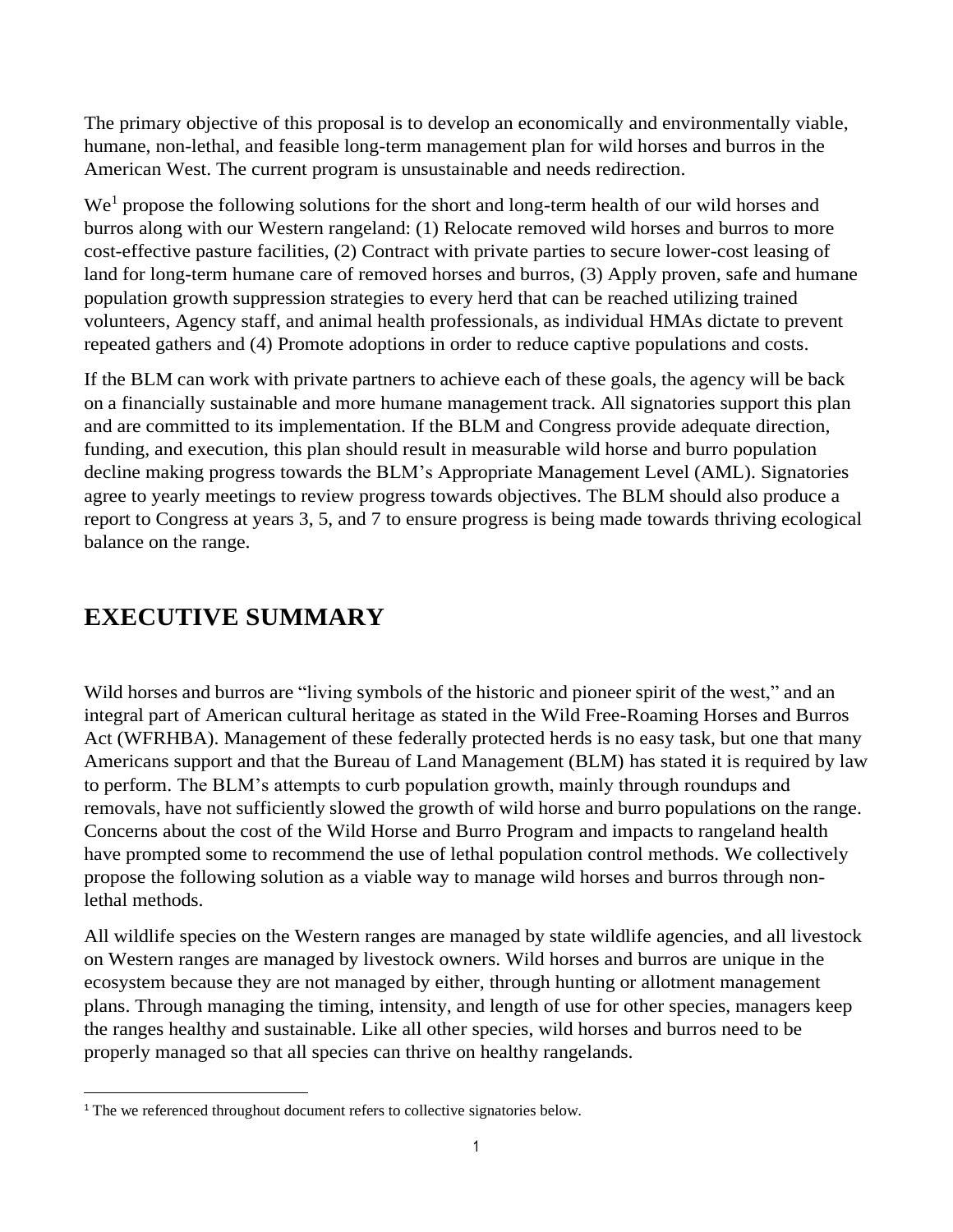We propose a solution that will eventually release the BLM from the costly cycle of roundups and holdings, while reducing the number of horses and burros on the range and making progress towards the agency determined appropriate management level (AML):

- Conduct targeted gathers and removals at densely populated Herd Management Areas (HMAs) to reduce herd size and make progress towards AML.
- **•** Treat gathered horses and burros with population growth suppression tools prior to being returned to the range. Reversible methods must be administered to an appropriate percentage of mares (generally close to 90%) to control populations, with some flexibility depending on modeling of range and herd parameters.
- Relocate horses and burros in holding facilities, and those taken off the range, to large costeffective, humane pasture facilities funded through public-private partnerships.
- Promote adoptions in order to help reduce captive populations and costs. The BLM is currently spending \$2,250 (\$3,250 with incentive) per adopted horse to promote adoptions that ultimately provide considerable cost savings to the agency. Investing in the adoption process for each horse will reduce or eliminate the estimated \$46,000 per horse expenditure in off range holding over the course of their lifetime.

The four tiers of this approach – gathers and removals, alongside population growth suppression strategies, public- private partnerships, and adoptions – are all crucial to the ultimate success of the program. Failure to effectively implement any part of this program jeopardizes the success of a holistic and sustainable wild horse and burro program. If employed correctly, this plan will result in a sustainably managed population over the next two decades. We collectively support this humane, effective, and financially sustainable approach.

The signers of this agreement hold divergent views on some aspects of wild horse and burro management but nearly all stakeholders share common goals for rangelands: ecosystem health, the humane treatment of animals, and fiscal responsibility. With this plan, horses and burros will be managed humanely, the government's costs will decrease over time, and multiple use federal public lands will be managed to make progress towards AML goals. We have an opportunity, and an obligation, to solve this challenge collectively through a rational, judicious plan that embodies each of these shared goals. Now is the time to act. Failure to act now will result in continuing irreparable, long-term damage to our natural resources.

### **THE PROBLEM**

The Bureau of Land Management (BLM) has not implemented an effective, financially sustainable framework to manage wild horses and burros, now some 40 years after the enactment of the Wild and Free-Roaming Horses and Burros Act. The agency has been limited in the range of tools it has had at its disposal. Because of logistics and controversy, the management of wild horses and burros on public lands has proven unwieldy: currently, horses and burros reproduce quickly on the range and are affecting rangeland ecosystems, while most BLM short- and long-term holding facilities are over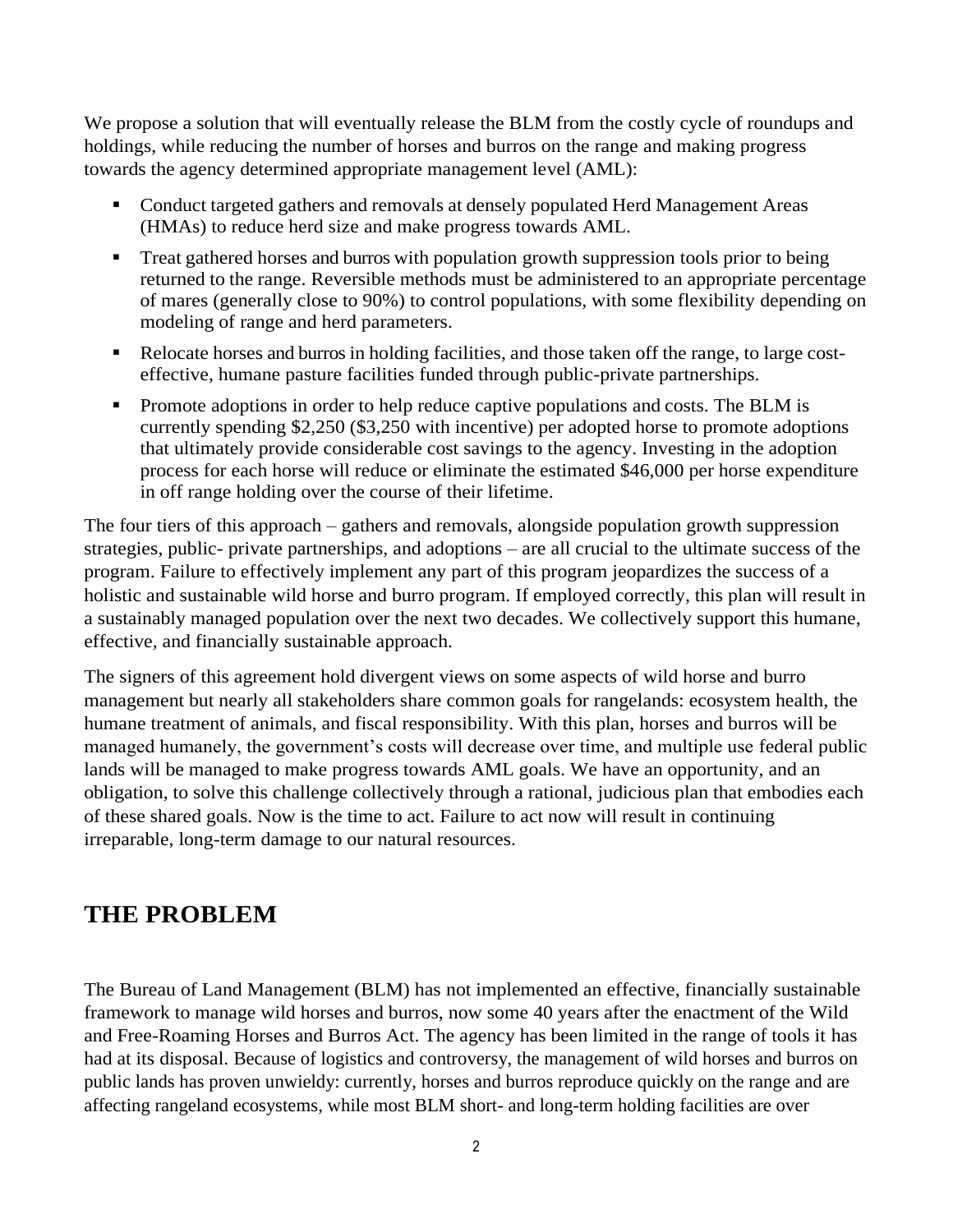capacity. Until recently, when budget constraints prevented nearly all management of wild horses and burros on the range, the BLM controlled populations by rounding up specific herds every 2–4 years and removing large numbers of animals to attain AMLs. Absent on range fertility control, these removals resulted in a large population of horses and burros under the BLM's direct care. The BLM developed two types of holding facilities to maintain these horses and burros — contracted pastures that cost \$1.82–\$2.42 per horse per day, and short-term corral facilities (i.e. feedlots) that cost \$4–\$7 per horse per day. This excludes costs for round-ups. As of March  $13<sup>th</sup>$ , 2019 the BLM maintains 36,906 wild horses and burros in large pasture facilities, and 14,029 horses and burros in corral facilities.

According to the National Academy of Sciences, removal of excess horses alone can actually facilitate a higher growth rate in wild herds due to decreased competition for forage. This means that the BLM's current management techniques are likely increasing population growth rates. Equine herds typically grow approximately 15%–20% per year, but studies have shown that growth rates are higher in herds where removals have been conducted.

Had the BLM coupled these removals with a sufficient on-range fertility control program, recruitment rates would be far lower. Between 2012 and 2018, the BLM treated fewer than 4,353 horses with fertility control, and released many gathered horses back onto the range without fertility control treatment.

As of March 13, 2019, the BLM estimates the population of wild horses and burros on federal lands at over 81,951— over three times greater than the agency's nationwide AML goal of 26,690.

Mismanagement has led to negative impacts to the long-term health of rangeland ecosystems, raising serious concerns with maintaining the status quo management practices for private livestock grazing, wildlife vitality, and wild horses and burros. Controversy over the allocation of water and forage has polarized stakeholders, compromising our ability to find common ground solutions.

## **THE SOLUTION**

While there is continuing debate about what constitutes sustainable wild horse and burro populations on the range, the BLM has stated it is required by law to maintain populations at currently established national AML. The result of recent modeling indicates that those levels can only be reached by a combination of large-scale removals, off-range relocation, and fertility control. Removals must be conducted under the following conditions: (1) Removals must focus on those areas of most immediate concern due to potential conflicts with native wildlife, rangeland degradation, and human-horse conflict; (2) population growth suppression strategies must be implemented as determined on an HMA by HMA basis; (3) wild horses and burros removed from the range must be relocated into less expensive holding facilities, and where possible, publicprivate partnerships with landowners and non-profits must be implemented; (4) signatories will work with BLM and provide assistance to ensure that better marketing increases adoptions and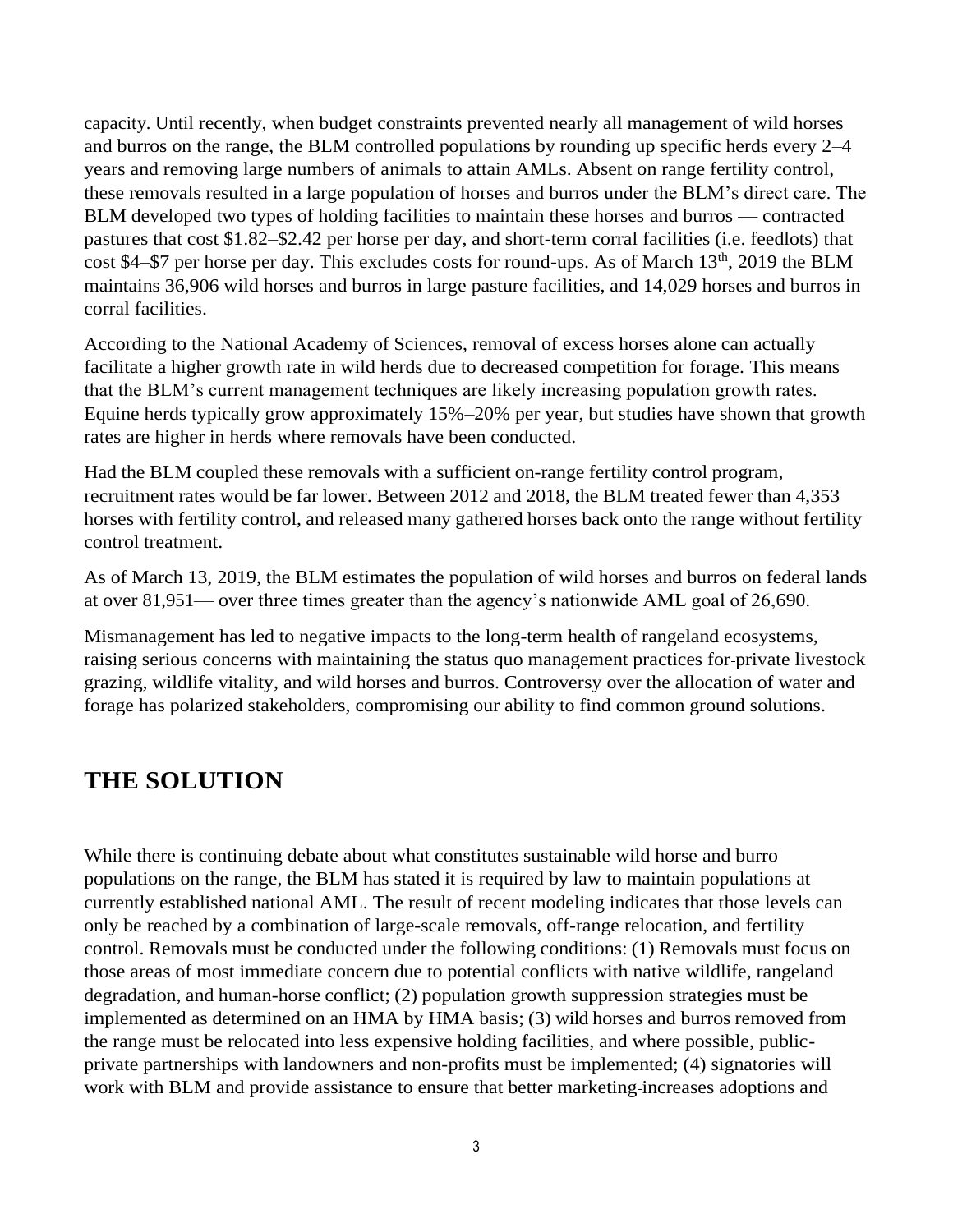reduces captive populations and costs; and (5) a Rangeland Restoration Plan should be funded and implemented when HMAs achieve sufficient progress towards AML.

#### **I. REMOVALS**

Assuming an 18% population growth rate absent removals, rangeland populations will be approximately 90,000 to 95,000 by 2020. While removals to achieve AML are a financial burden, the BLM has determined that they should be conducted to alleviate existing concerns with the condition of BLM's rangelands. To get closer to the BLM's assigned nationwide AML, removal numbers need to be higher initially to allow fertility control to catch up with the population (in other words, to implement fertility control alone or alongside current *average* removal numbers would not achieve population balance and control because the number of foals born per year would still exceed the number of horses removed). Modeling shows that for the first three years, 15,000-20,000 horses would need to be removed per year. These numbers will then drop to 5,000-10,000 per year for the remainder of the proposal term as fertility control takes effect.

Some areas cause heightened concerns due to rangeland degradation, and direct political conflict with the BLM's multiple-use mandate. With that in mind, we suggest that the agency prioritize those areas for immediate attention.

The BLM could begin removals in 2020 focused on those areas, gradually shifting focus in subsequent years to removals in all HMAs where wild horse and burro populations exceed the AML. The combination of large-scale removals/relocations and the large-scale implementation of fertility control (as discussed below) would eliminate the necessity of future large-scale gathers for removal purposes. If necessary, smaller targeted gathers could be conducted to maintain population levels in strategic locations. Removed horses and burros would be relocated to pasture facilities or contracted sanctuaries (as discussed below). The necessity of repeated supplemental feed and water to these herds should be viewed as an indication that the range cannot support current populations in a given area, and the use of such tools should therefore be in conjunction with capture and removal of excess horses.

All removals must be conducted in strict compliance with the Comprehensive Animal Welfare Program (CAWP) as outlined by the BLM.

#### **II. FERTILITY CONTROL**

All future removals must be coordinated with ongoing, on-range fertility control programs to prevent subsequent population growth within the remaining equine population. Modeling shows the need for a large-scale fertility control program, which ensures that 90% of the horses and burros remaining on federal public lands are treated with fertility control to avoid need for future largescale removals.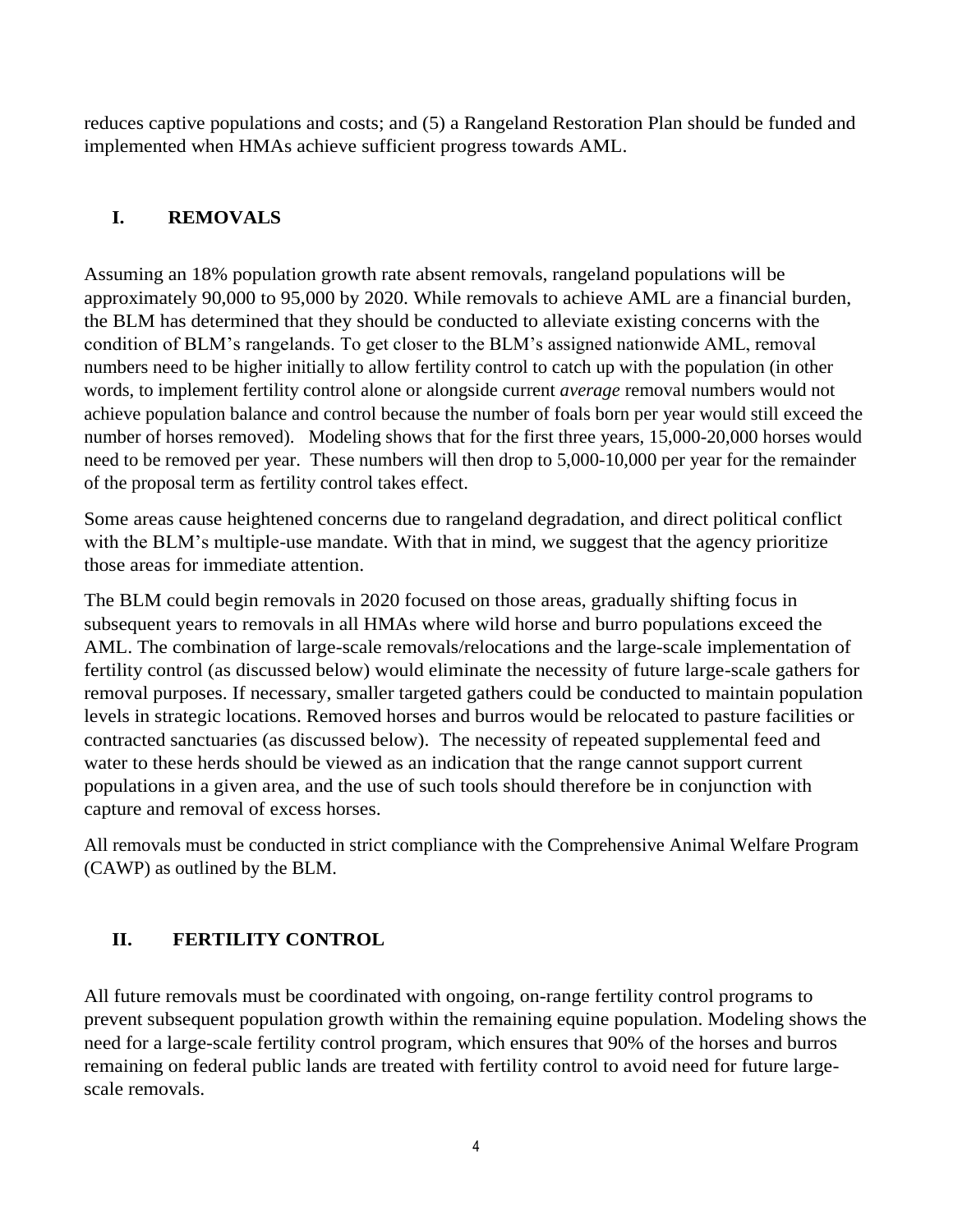To achieve this goal, the BLM must regularly treat a significant portion of mares in each HMA. On HMAs where repeated gathers are a realistic option, the agency should treat  $(>90\%)^2$  of the remaining mares in every HMA. For HMAs using helicopter gathers, the agency must commit to coupling the removals with detailed gather plans that target a high percentage of the area's population. The agency must then treat all mares returned to the range with population growth suppression, and continue to treat mares in the HMA in successive years to ensure that a sufficient number of mares (>90%) remain treated.

In areas where baiting is possible, BLM staff must administer treatment through opportunistic darting. If that is not possible in all locations, gathers without removals in subsequent years must take place to ensure repeated treatments.

Trained and approved volunteers and university programs can be utilized to aid with darting programs, identification of individual horses and burros, behavioral observation, and data collection as the BLM needs.

Students and volunteer organizations can also be used to support water and habitat restoration on the range.

The BLM should pursue further research into on-range fertility control and incorporate results into long term management plans.

The BLM should be aggressive about adopting new population growth suppression tools as they become available.

The BLM should be aggressive about adopting new technologies such as federally authorized drones and microchips as they become available and are proven to be safe and effective.

#### *Fertility Control Population Projections:*

The BLM has suggested a variety of on-range strategies to suppress wild horse and burro population growth. Below, we analyze three different management strategies and their effects on on-range and offrange population growth. Our preferred method is shown in yellow and labelled "Reversible + Removal", as it can be instituted by the BLM immediately. This curve depicts population growth over time when utilizing removals and yearly reversible population growth suppression tools. The blue line labelled "Removal + Reversible + Permanent" depicts population growth if removals, permanent sterilization, and yearly immunocontraceptives are employed. The Status Quo strategy, the green line, does not achieve adequate population reduction, and results in an increasing number of equids held offrange. Reversible + Removals and Removals + Reversible + Permanent both reduce the population to within 20% of AML over the 10-year period.

 $\overline{\phantom{a}}$ 

<sup>2</sup> Applicable to modeled immunocontraceptive vaccines.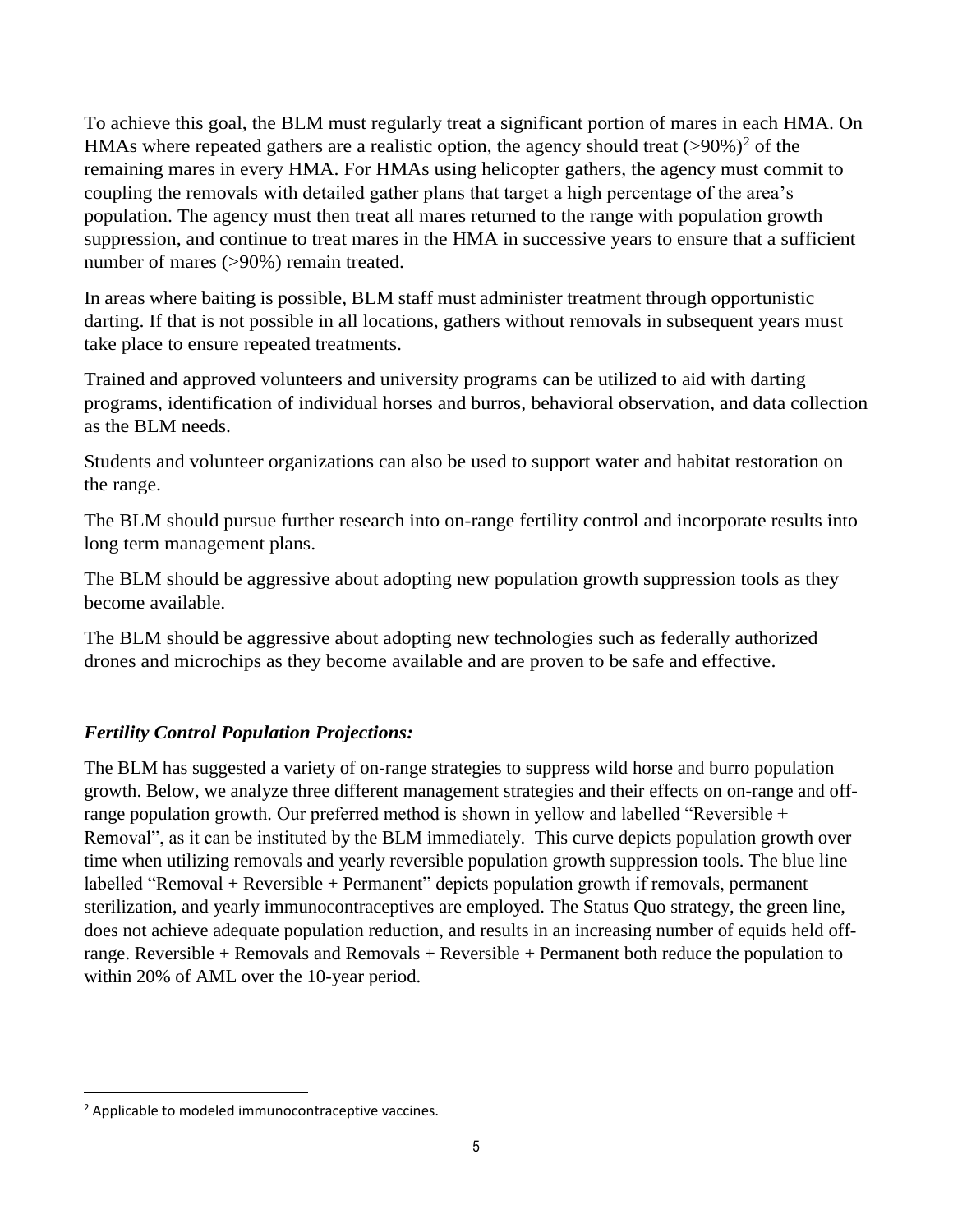

From this point, it will take approximately 10 years to get the population close to the BLM's current desired AML of 26,690 based solely on the use of ZonaStat-H or another yearly population growth suppression tool alongside removals.

Longer-lasting population growth suppression tools will lower costs and reduce the need for yearly treatment, and will speed population decline. As such, additional tools should be implemented as soon as they become feasible.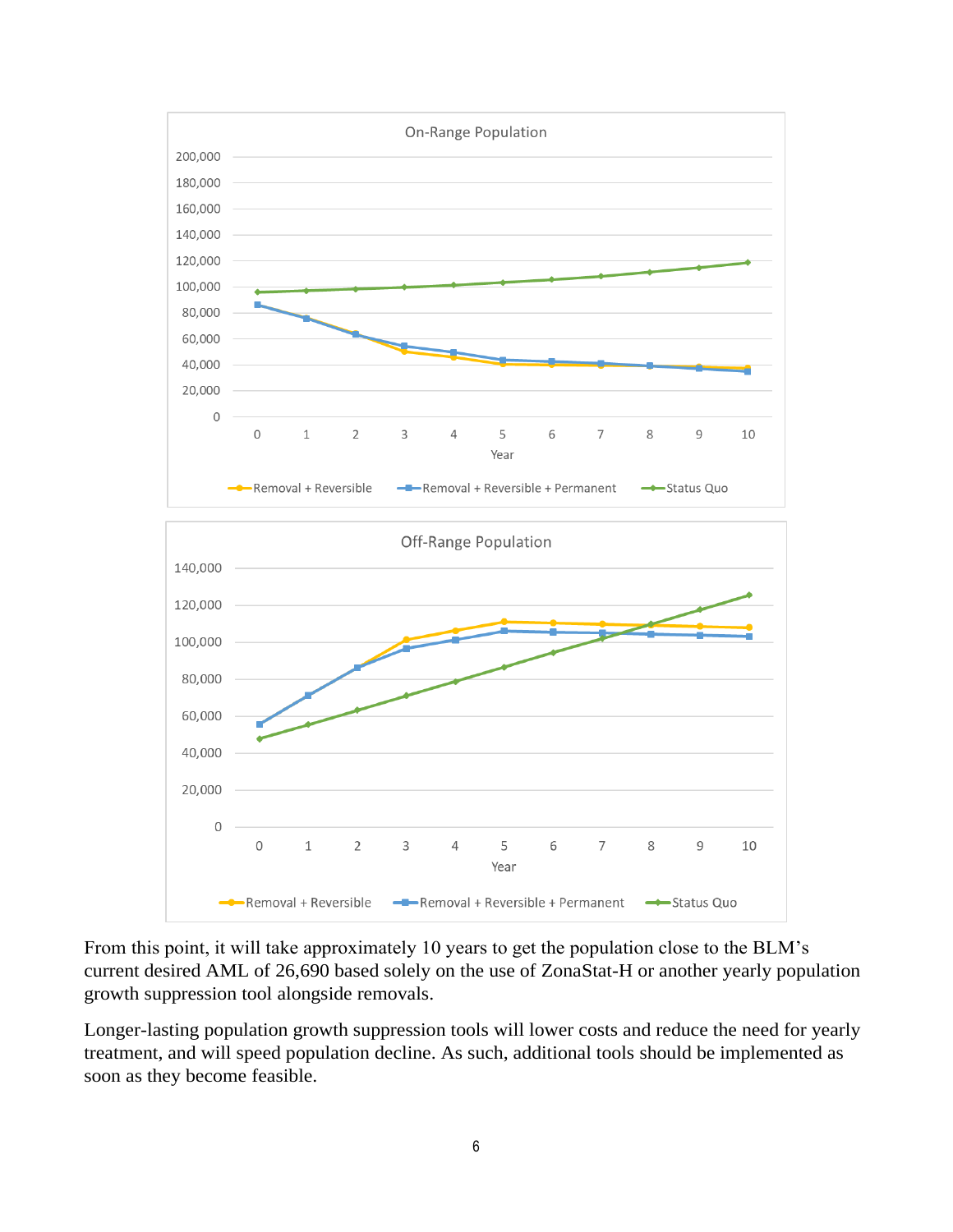To further bolster the efficacy of this proposal, the agency could implement reasonable sex-ratio skewing, at a 70/30 skew, in herd management areas where ratios are not naturally skewed towards a larger male population.

#### **III. RANGE RESTORATION**

Some ranges are already damaged in ways that are harmful to wildlife, range plants, and the remaining wild horses and burros. Restoring ranges to a healthy state will require deliberate and scientific human intervention. Range treatments should immediately follow gathers and be done at a scale that is effective in creating adequate forage for wildlife, domestic animals, and wild horses and burros. Treatments should be planned in a way that allows the area to be rested until treatments are established enough to withstand grazing.

#### **IV. LESS EXPENSIVE HOLDING OPTIONS**

Every day, the BLM spends \$1.82 per horse in long term holding pastures and an average of \$4.99 per horse in corral facilities. A shortage of pasture facilities has forced the agency to use corral facilities for long term purposes —at more than twice the expense. The BLM currently holds 12,433 horses in corral facilities. The agency estimates that each of those horses costs approximately \$46,000 over the course of their lifetime. We propose that the BLM relocate corralled horses and burros, along with any additional removed horses and burros, to more costeffective private pastures. Private pastures will help reduce population levels in individual HMAs to enable proper management, reduce the agency's management costs, and provide humane and more natural living situations. It also ensures that lethal methods do not become the default public policy. We commit to partnering with BLM to encourage and facilitate the creation of these options.

While this proposal requires an additional upfront investment to achieve this shift in focus, it will result in significant long-term cost savings. We must identify adequately large pasture options that can accommodate not only the horses and burros currently housed in corral facilities but also additional wild horses and burros removed from the range. The overarching goal is to ensure that future gathers, after progress towards AML is made, will be conducted solely to administer a comprehensive, mandatory fertility-control program. The implementation of ongoing on-range fertility control will mean fewer horses and burros removed, which will ultimately enable a phaseout of holding facilities. As holding facilities are phased out, BLM funds will become available to pay for continued population growth suppression tools and range restoration.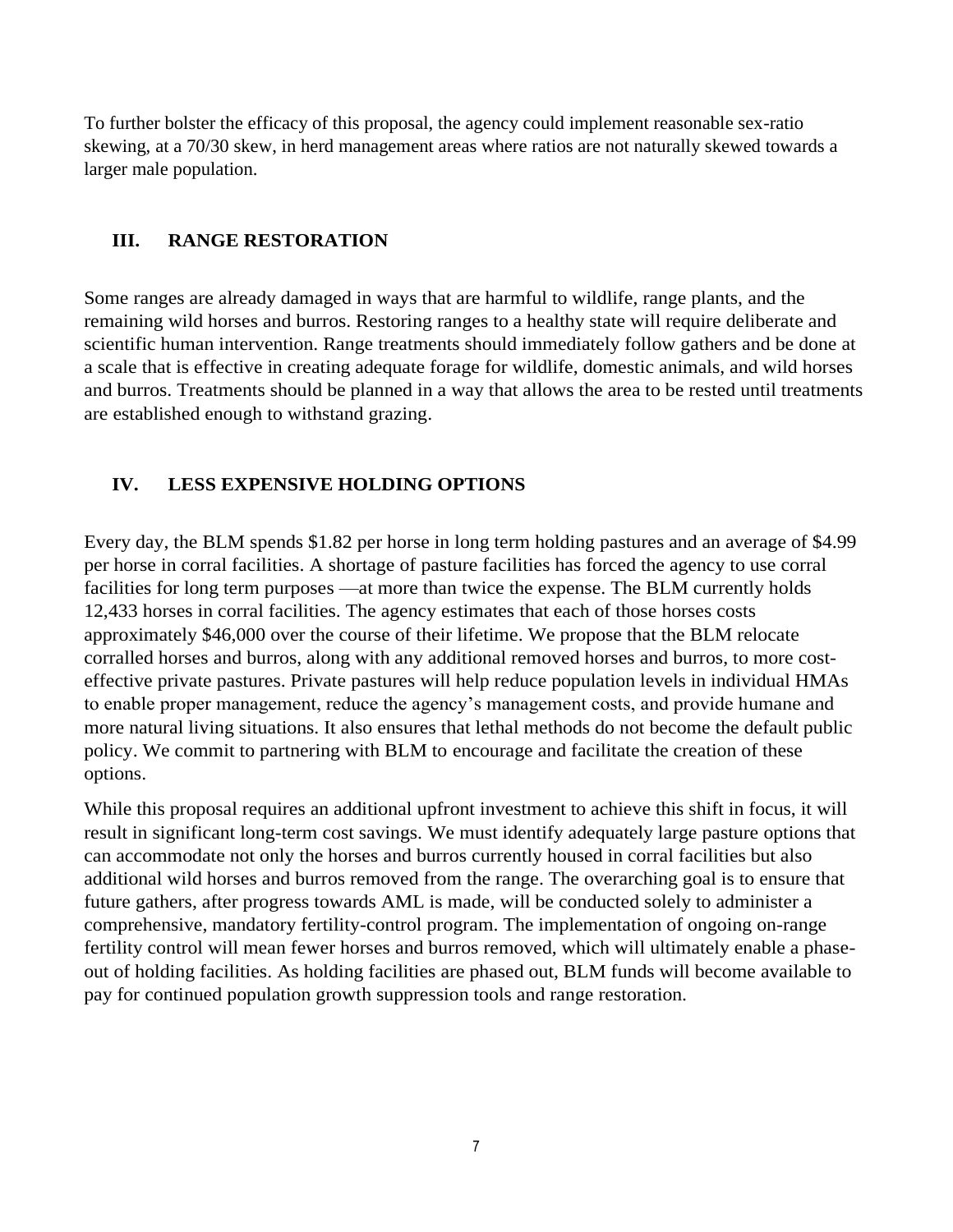#### *Large-Scale Private Pasture or Sanctuary Facilities*

We propose that the BLM issue a Request for Proposal (RFP) for organizations and entities throughout the United States that can provide more cost-effective humane, long-term, off-range pasture for the wild horses or burros coming off the range. The BLM would retain ownership of and be accountable for ensuring protection of the animals removed from the range, as well as enforcing consequences for noncompliance. Federally-protected status will be maintained.

The long-term, off-range pasture facilities should be located on private land, and should not be located in areas within or adjacent to Herd Management Areas, Herd Areas, or Horse Territories. These pastures should be located in geographic areas that are suited ecologically to sustain year-round grazing, whether by utilizing pasture rotation or hay production, by large numbers of horses and not have adverse ecological effects.

The BLM should pursue large scale off range pasture contracts with entities capable of housing a large number of horses under a single contract to save administrative costs associated with contracting, environmental compliance, and BLM oversight.

This strategy will save public funds by decreasing the average per-horse cost of off-range management and contracting, compared to the current cost-prohibitive corral facilities, and will allow the animals to live out their lives in natural pasture settings.

Non-profit 501 (c) 3 sanctuary organizations may also choose to enter into long-term off-range pasture agreements with the BLM. The agency would then maintain title of the animals to ensure their federally protected status.

Qualified non-profit, private landowners, or a combination of the two are an additional alternative, reducing the BLM's holding costs while providing removed horses a life-long safe refuge.

Private pasture and sanctuary facilities would be encouraged to provide programs to educate the public about the connection between managed wild horse and burro populations and rangeland health.

All facilities involved in the program will contractually agree they will not destroy healthy, unadopted, wild horses and burros or allow sales of wild horses and burros in a way that results in their destruction for processing into commercial products.

All facilities involved in the program will ensure that wild horses and burros do not return to the ranges. If horses and burros inadvertently escape from these facilities, the facilities will bear the cost and responsibility to gather and return the horses and burros within days.

#### **V. ADOPTIONS**

Over the course of the past 5 years, the BLM has only been able to adopt between 2,000-4,000 wild horses and burros a year. Recognizing that this number is insufficient to lower populations